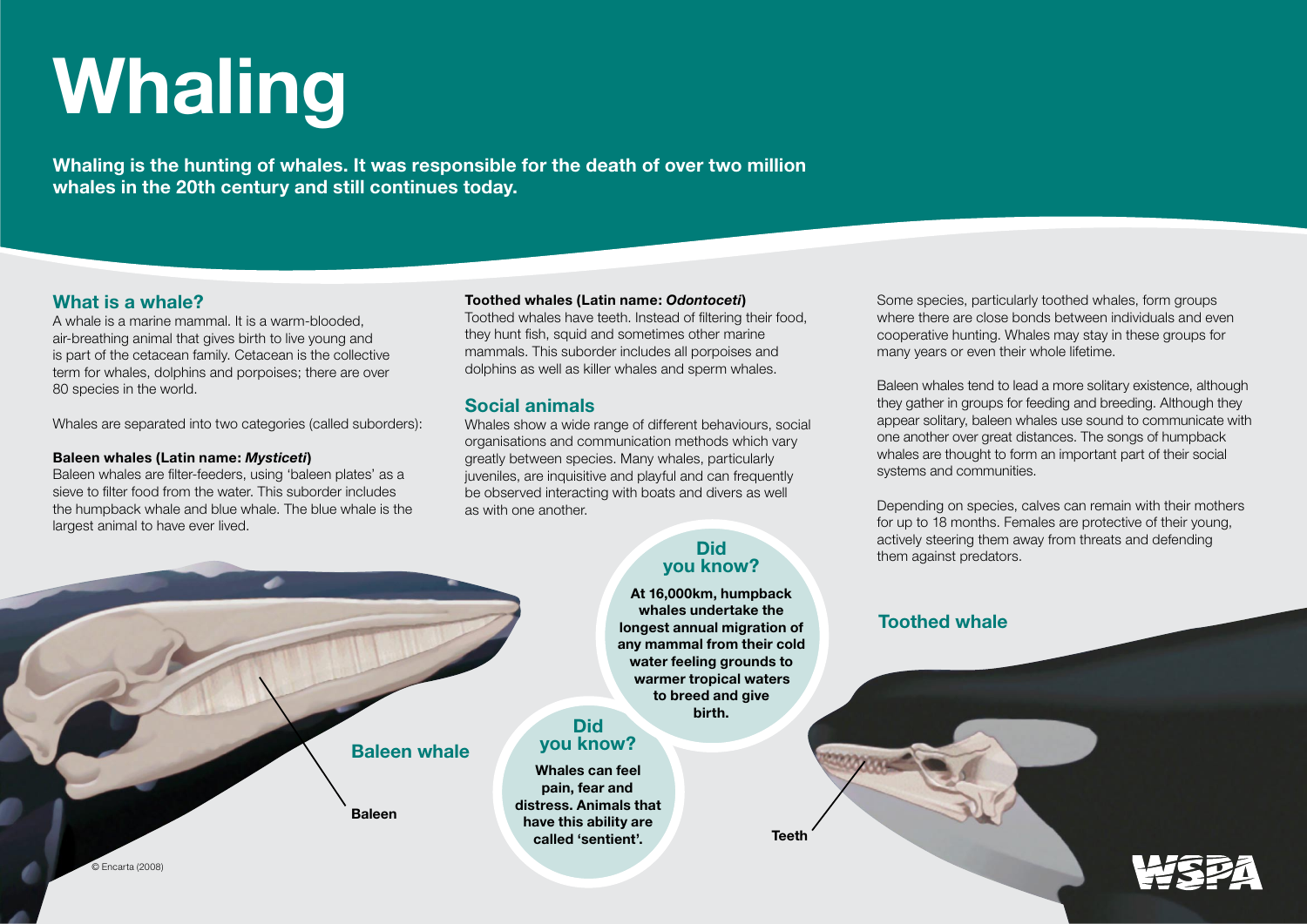## **Why are whales hunted?**

Whales have been hunted for their meat and other products, such as oil and blubber, for thousands of years. Blubber (fat) was turned into oil which was used for lighting, mechanical lubrication or in cosmetic products like soap. Today the meat and blubber from all whaling operations is used for human consumption although these days only a few communities of indigenous people actually rely on whale meat to survive.

The current demand for whale meat and other products is a lot less than it used to be. Whale meat is sold commercially in Norway, Japan and Iceland but it is consumed only by small sections of the population. This has resulted in unused stockpiles of frozen, excess meat, while at the same time whales are still being killed and adding to this surplus supply. This is particularly the case in Japan.

The main types of whaling conducted today are **commercial whaling**, **aboriginal subsistence whaling** and **scientific whaling**.



**you know? Norway has killed over 8,100 whales since the whaling ban began, including 534 minke whales in 2008 alone.**

**Killing Machine:** a whaling harpoon at The Whale Museum in Ulsan, Korea

#### **Commercial whaling**

- Commercial whaling is the hunting of whales where the products are sold for financial gain.
- Norway and Iceland both hunt whales commercially.

#### **Aboriginal subsistence whaling**

- This is the hunting of whales for local consumption, carried out by or on behalf of indigenous people who rely on whaling to meet their nutritional needs.
- The four countries that still carry out aboriginal subsistence whaling of large whales are the USA, Greenland, Russia, and St Vincent and the Grenadines.
- The methods used to kill whales in these hunts are less efficient than those used by commercial whalers. Data reported from these hunts shows that whales often take longer to die and are even less likely to die straight away.

#### **Scientific whaling**

- Also known as 'special permit whaling', this type of hunt is carried out by Japan. The meat resulting from this 'scientific research' is sold commercially.
- Many scientists arque that there is no valid research need for scientific whaling programmes that result in the death of the whale. Many countries have said Japan's lethal 'scientific' programmes are unnecessary and have asked Japan to stop.



**No Demand:** Excess supplies of whale meat go unused.

## **How are whales hunted?**

Whaling boats equipped with harpoons look for whales at sea. Most commonly, they will use a harpoon with an explosive grenade at the tip, called a 'penthrite harpoon'. This is designed to explode inside the whale's body.

While most countries now have regulations and legislation to protect and control the welfare of farm animals at the time of slaughter, these laws do not extend to include whales. Their welfare during a hunt is not protected by any adequate legal guidelines.

#### **How hunts affect whale welfare**

Both the whales and the water are constantly moving, making it difficult for whalers to aim an accurate and lethal harpoon shot. Inaccurate shots, combined with the sheer size and body mass of whales, make it impossible to ensure a swift and humane death.

Instead of killing the whale instantly, the harpoon frequently causes massive shock, blood loss and internal injuries. On average, it takes a harpooned whale between two to three minutes to die, although some whales have been reported as taking over an hour to die.

- Norway's whalers reported that one in five whales (20%) failed to die instantaneously during 2002.
- Japan reported that almost 60% of whales their ships hunted failed to die as soon as they were shot in 2002/3.

In order to dive underwater for extended periods, whales are able to shut down the blood supply to all but their essential organs, including the brain. This may allow them to maintain consciousness following significant blood loss and despite appearing to be dead to humans.

## **Did you know?**

**In 2009 up to 2,500 great whales will be slaughtered and their meat sold commercially in shops and restaurants.**

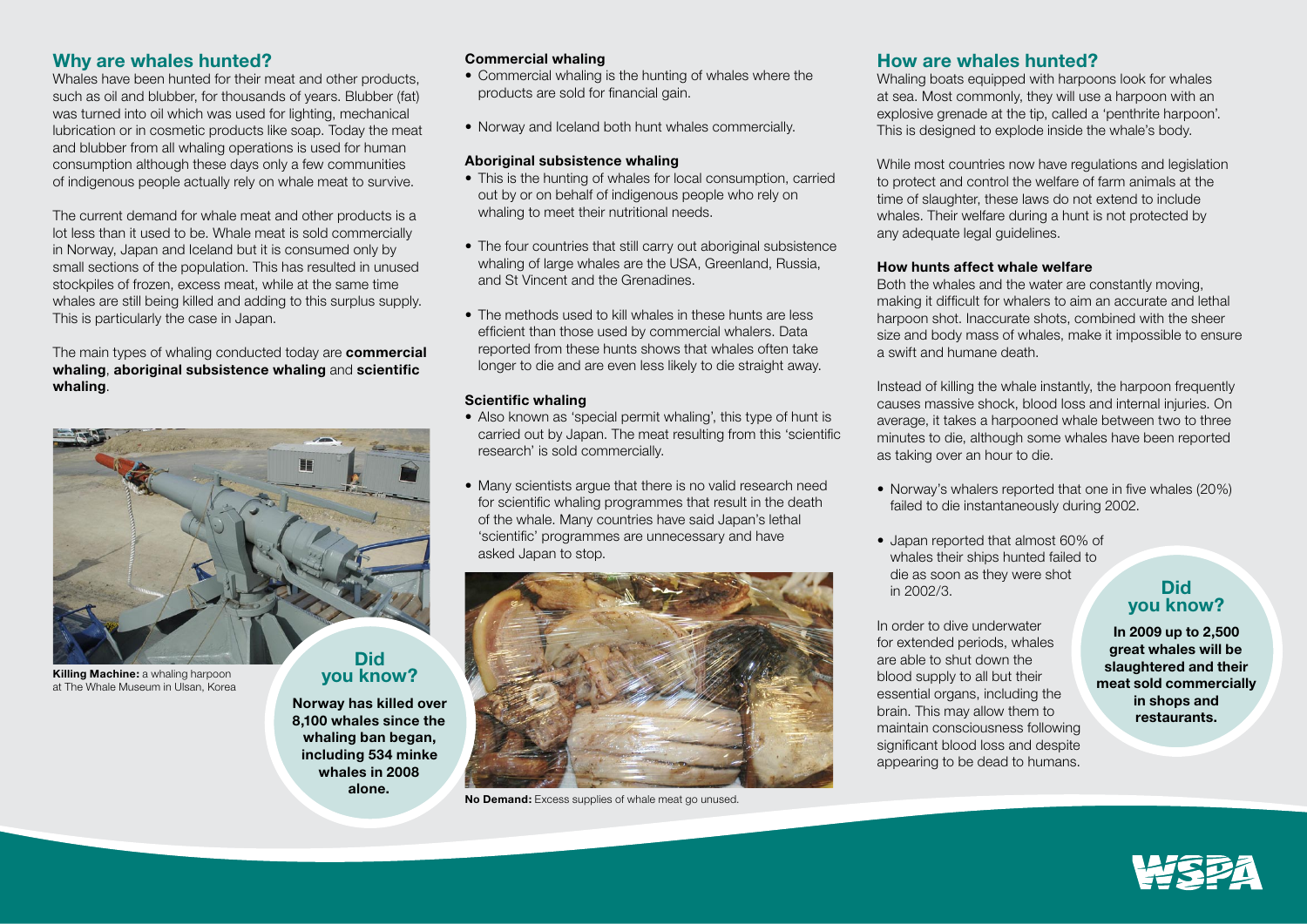This natural ability means many more whales may suffer prolonged, agonizing deaths than reported by whaling countries.

Some whales are struck but not killed during hunts. They may die a slow death from their wounds, or be unable to dive, feed or breed properly as a result of their injuries.

## **Does anyone manage the world's whaling?**

There is an established international body that is responsible for the conservation and management of the world's whales.

The International Whaling Commission (IWC) was set up 1946. By 2008, 75 countries – both pro- and anti- whaling – had joined this committee of member governments. Together member nations of the IWC and its scientists review whale populations all over the world, set hunting quotas and oversee whaling activities where they take place. The IWC also co-ordinates and funds research into the threats that whales face.

> **Did you know? In 2008 Japan set out to kill 1,415 great whales for 'scientific research'. The IWC believes the current lethal 'scientific' programmes are unnecessary and has called on Japan to stop this kind of whaling 15 times in the last 20 years.**

Visit the IWC website at www.iwcoffice.org for more information on the Commission and see which countries are members.

#### **The powers of the IWC**

In 1982 IWC members agreed on temporary ban (a 'moratorium') on commercial whaling. This came into force in 1986.

The moratorium remains in place today. Pro-whaling countries continue to push for it to be lifted while anti-whaling nations argue it must be maintained and strengthened.



**Painful death:** Norwegian whaler "Brandsholmboen" and a harpooned Minke whale kill in Hamningberg.

## **If there is a ban, why does whaling still take place?**

Despite the introduction of the moratorium, over 30,000 great whales have been killed since the ban came into force in 1986.

In addition, tens of thousands of small whales, dolphins, and porpoises are killed annually worldwide in hunting activities not regulated by the IWC.

Three countries have been responsible for the vast majority of whaling since the IWC ban was introduced.

# **Did you know?**

**In 2007 the government of Iceland cited lack of demand for whale meat as the reason why the country stopped whaling. Yet in 2008 they allowed up to 40 minke whales to be killed in Icelandic commercial hunts.**

#### **Japan, Iceland, and Norway**

- Japan carries out 'scientific whaling'. A legal loophole in the IWC ban allows any nation to allocate itself a quota of whales in the name of scientific research. However, the meat is still sold commercially and many countries and non-governmental organisations like WSPA argue that the necessary research could be carried out without killing whales.
- Norway and Iceland have officially lodged 'objections' to the IWC moratorium and continue their commercial whaling.
- In 2006 Japan, Norway and Iceland stopped providing whale welfare data – such as how long it takes whales to die during hunts – to the IWC. Anti-whaling member countries believe this decision severely limits the IWC's ability to monitor and improve the humaneness of hunts.
- All three countries have repeatedly announced their long-term intention to continue whaling. They have also expressed interest in resuming international trade in whale products